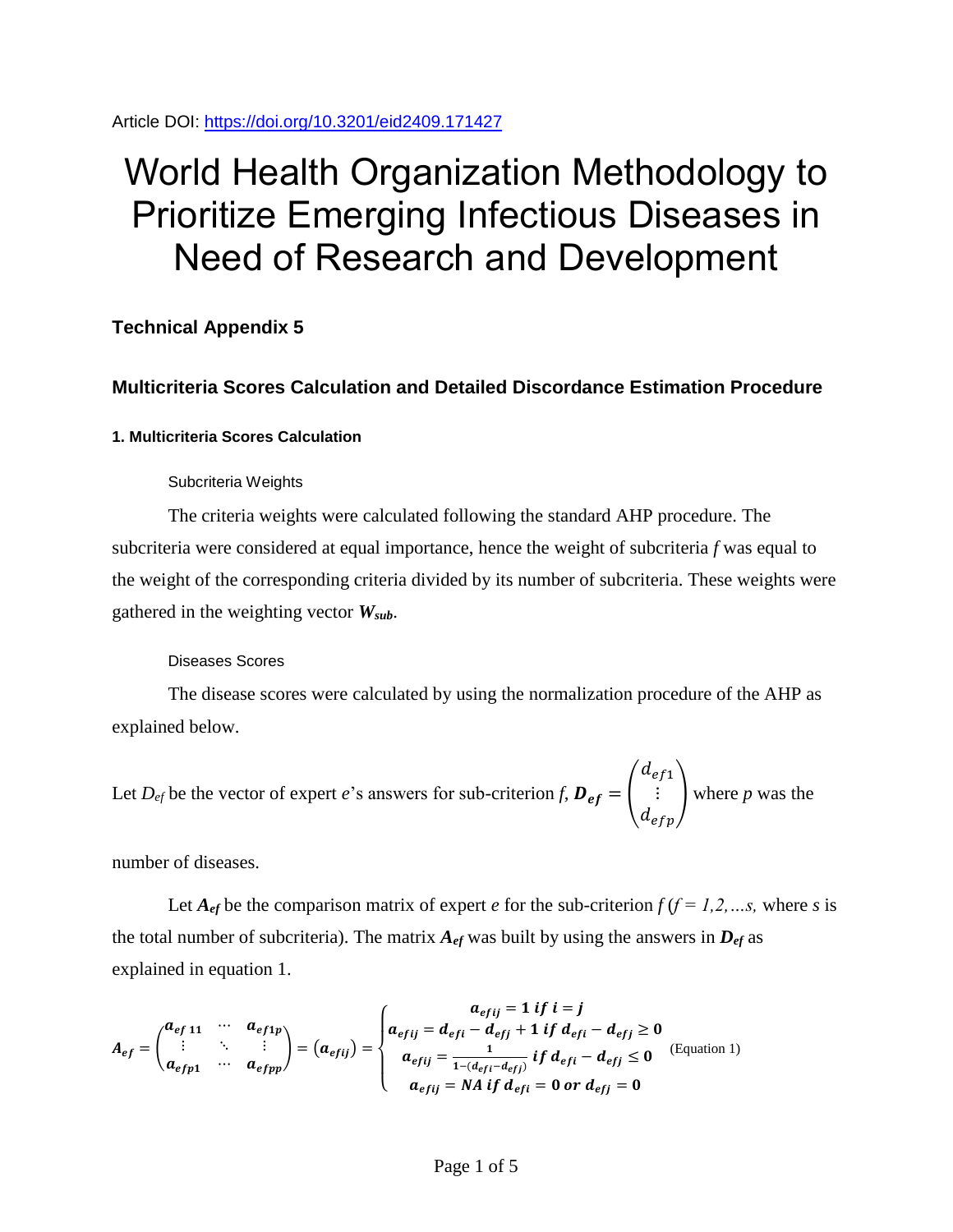Once these comparison matrices were built for each expert, they were averaged to the comparison matrices  $A_f$ . According to Saaty, the geometric mean should be used when aggregating people's opinions (*1*): "Two important issues in group decision making are: how to aggregate individual judgements in a group into a single representative judgement for the entire group and how to construct a group choice from individual choices. The reciprocal property plays an important role in combining the judgements of several individuals to obtain a single judgement for the group. Judgements must be combined so that the reciprocal of the synthesized judgements is equal to the syntheses of the reciprocals of these judgements. It has been proved that the geometric mean, not the frequently used arithmetic mean, is the only way to do that."

For this methodology, the arithmetic average was also used to compare the results and to estimate the confidence on the final ranking. For this purpose, the data were processed in a different way. First, when the expert answers "I do not know" to any of the subcriteria statements  $d_{\text{eff}}$  was set equal to *NA* then the data were arithmetically averaged to the vector  $d_f$ . If  $d_f$  was equal to *NA*, it was set to *0*. The comparison matrices were then built by using equation 1.

After the averaging step, if some elements of matrix  $A_f$ ,  $a_{fi}$ , remained equal to NA, this meant that for the disease *i* or *j* the information was not known among the Prioritization Committee. Accordingly, we considered these diseases of equal importance for the sub-criterion  $f(a_{fij} = 1)$ . In future prioritization exercises, the method of Bozóki et al. (2010) (2) will be used to solve this issue.

The weighting vectors  $W_f$  of the diseases for the sub-criterion *f* were calculated by following the steps described in equations 2 and 3. For the sake of clarity, the weighting vectors of the diseases were named scoring vectors.

The normalized comparison matrices of *Af*, *Bf*, were computed by equation 2.

$$
\boldsymbol{B}_f = (b_{fij}) = \left(\frac{a_{fij}}{\sum_i a_{fij}}\right)
$$
 (Equation 2)

The scoring vectors (an approximation of the principal eigenvector of matrix  $A_f$ ),  $W_f =$  $w_{f1}$ ⋮  $W_{fn}$ ),

of the diseases for the sub-criterion *f* were calculated by using equation 3.

$$
W_{fi} = \frac{\sum_{j} b_{fij}}{n}
$$
 (Equation 3)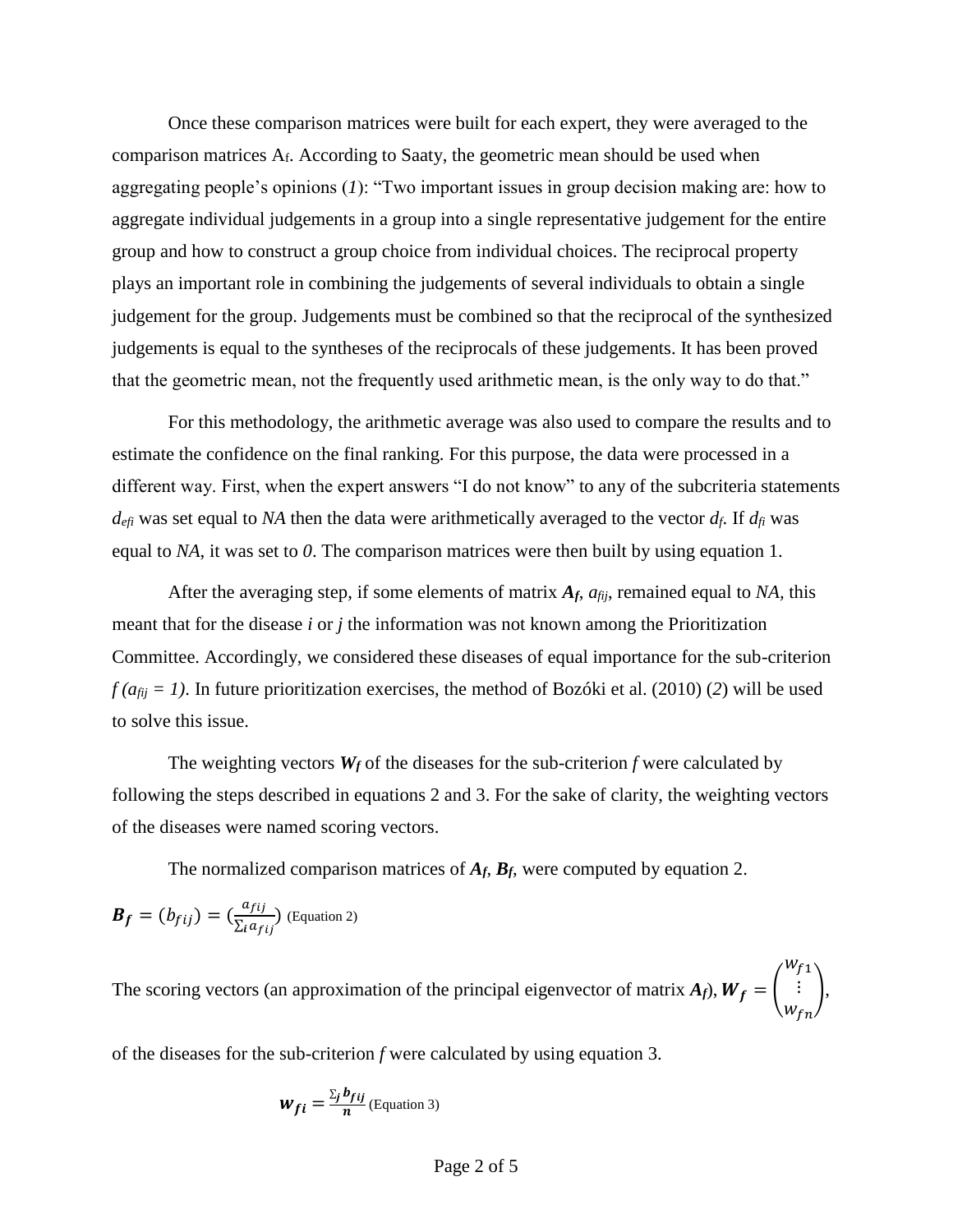#### **Consistency Analysis**

Once the scoring vectors computed, the consistency of this procedure was analyzed by calculating the consistency vectors,  $C_v$  as shown in equations 4 and 5.

$$
C = A \times W_f = (c_f)
$$
 (Equation 4)

$$
\mathbf{C}\mathbf{v} = (c_{vf}) = (\frac{c_f}{w_f})
$$
 (Equation 5)

$$
\Lambda_{\text{max}} = \frac{\Sigma_f^n c_{vf}}{n}
$$
 (Equation 6)

Where  $\Lambda_{max}$  was the maximum averaged eigenvalue. As  $W_f$  was an approximation of the eigenvector of matrix  $A_f$ ,  $A_f \times W_f = \lambda_{max} \times W_f$  where  $\lambda_{max}$  was the eigenvalue of the matrix  $A_f$ . If the comparison was completely consistent then  $\Lambda_{max} = \lambda max = n$ . Hence, the difference between  $\Lambda_{max}$  and  $\lambda max$  represented the lack of consistency. To measure inconsistency, the coherence index was computed by using equation 7.

$$
CI = \frac{\Delta_{\max} - n}{n - 1}
$$
 (Equation 7)

The higher the *CI,* the more incoherent the comparison and the weighting were. Thomas L. Saaty introduced by experimentation a coherence ratio *CR*, equation 8, to give a reference for the coherence analysis. If *CR* was higher than 10% then the comparison and the weighting were not consistent.

$$
CR = \frac{CI}{RI}
$$
 (Equation 8)

Where *RI* is the random inconsistency index of a matrix of order n. This analysis can be explained as the level of random comparisons in matrix  $A_f$ . If  $CR$  is low, then matrix  $A_f$  was filled logically through a scale and rational analysis. If *CR* was high, then matrix *A<sup>f</sup>* was filled randomly.

#### **Multicriteria Scores**

The final step of this process was to compute the multicriteria scores to rank the diseases. These multicriteria scores were computed by gathering the scoring vectors  $W_f$  in a matrix,  $T$ , and by multiplying it by the weighting vector of the subcriteria *Wsub* as explained in equations 9 and 10.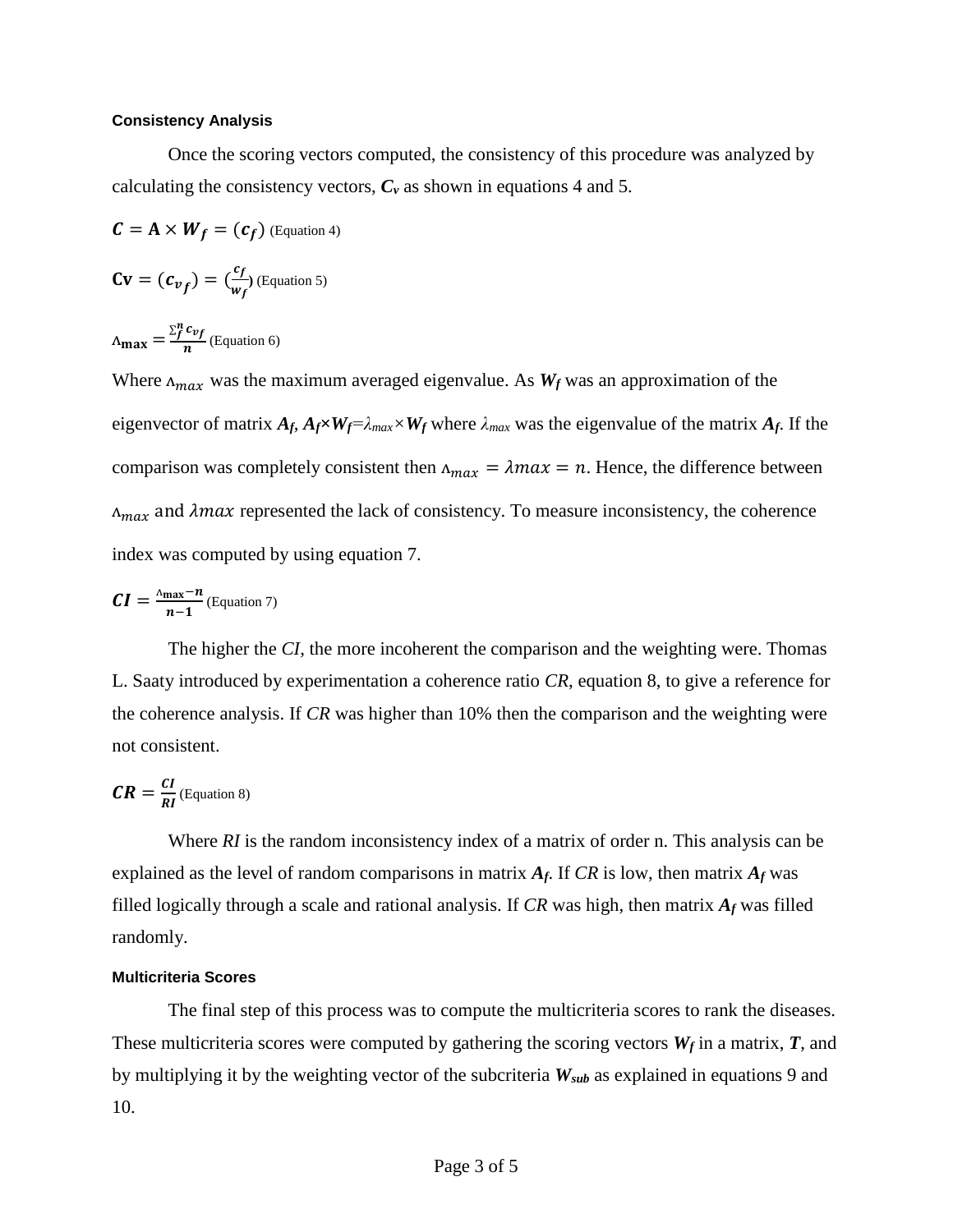$$
T = \begin{pmatrix} t_{11} & \cdots & t_{1n} \\ \vdots & \ddots & \vdots \\ t_{p,1} & \cdots & t_{pn} \end{pmatrix} where W_f = \begin{pmatrix} t_{1f} \\ \vdots \\ t_{pf} \end{pmatrix} \text{(Equation 9)}
$$

# $M = T \times W_{sub}$  (Equation 10)

Where *M* was the multicriteria score vector. This vector ranked the diseases according to their level of priority given the eight prioritization criteria. The disease with the highest score was the one with the highest priority. The disease with the lowest score was the one with lowest priority.

#### **2. Detailed Discordance Estimation Procedure**

Let  $\Sigma D_f$  be the vector of standard deviation of the vector  $D_f$ ,  $\Sigma D_f =$  $\sigma_{d_{f1}}$  $\begin{pmatrix} \vdots \\ \sigma_{d_{fp}} \end{pmatrix}$ 

Let *ΣA<sup>f</sup>* be the matrix of standard deviation of the matrix *Af*.

$$
\Sigma A_f = \begin{pmatrix} \sigma_{a_{f11}} & \cdots & \sigma_{a_{f1p}} \\ \vdots & \ddots & \vdots \\ \sigma_{a_{fp1}} & \cdots & \sigma_{a_{fpp}} \end{pmatrix} = \begin{pmatrix} \text{if } i = j : \sigma_{a_{fij}} = 0 \\ \text{if } d_{fi} = 0 \text{ or } d_{fi} = 0 : \sigma_{a_{fij}} = 0 \\ \text{Else: } \sigma_{a_{fij}} = \sqrt{\sigma_{d_{fi}}^2 + \sigma_{d_{fi}}^2} \end{pmatrix}
$$
 (Equation 11)

Thus the discordance on the normalized matrix  $B_f$ ,  $\sum B_f$ , was given by equation 12.

$$
\begin{cases}\n\Sigma B_f = \begin{pmatrix}\n\sigma_{b_{f11}} & \cdots & \sigma_{b_{f1p}} \\
\vdots & \ddots & \vdots \\
\sigma_{b_{fp1}} & \cdots & \sigma_{b_{fpp}}\n\end{pmatrix} = (\sigma_{b_{fij}}) \\
\sigma_{b_{fij}} = b_{fij} \sqrt{\frac{\sigma_{a_{fij}}^2}{a_{fij}^2} + \frac{\Sigma_i \sigma_{a_{fij}}^2 + 2 \times \Sigma_i \times \sigma_{(a_{fij})(a_{fkj})}}{(\Sigma_i a_{fij})^2}} \\
\text{Where } \sigma_{(a_{fij})(a_{fkj})} \text{ measured the dependence of the variables } a_{fij}, a_{fkj}.\n\end{cases}
$$

The discordance on the weighting vectors,  $W_f$ , of the diseases for the criterion f was given by equation 13.

$$
\begin{cases}\n\Sigma W_f = \begin{pmatrix}\n\sigma_{t_{1f}} \\
\vdots \\
\sigma_{t_{pf}}\n\end{pmatrix} \\
\sigma_{t_i} = \sqrt{\frac{\sum_i^p \sigma_{b_{fij}}^2 + 2 \times \sum_{l < k} \sigma_{(b_{fil}) (b_{fik})}}{p^2}}\n\end{cases}
$$
(Equation 13)

Where  $\sigma_{(b_{fin})(b_{fik})}$  measured the dependence of the variables  $b_{fim}$ ,  $b_{fik}$ .